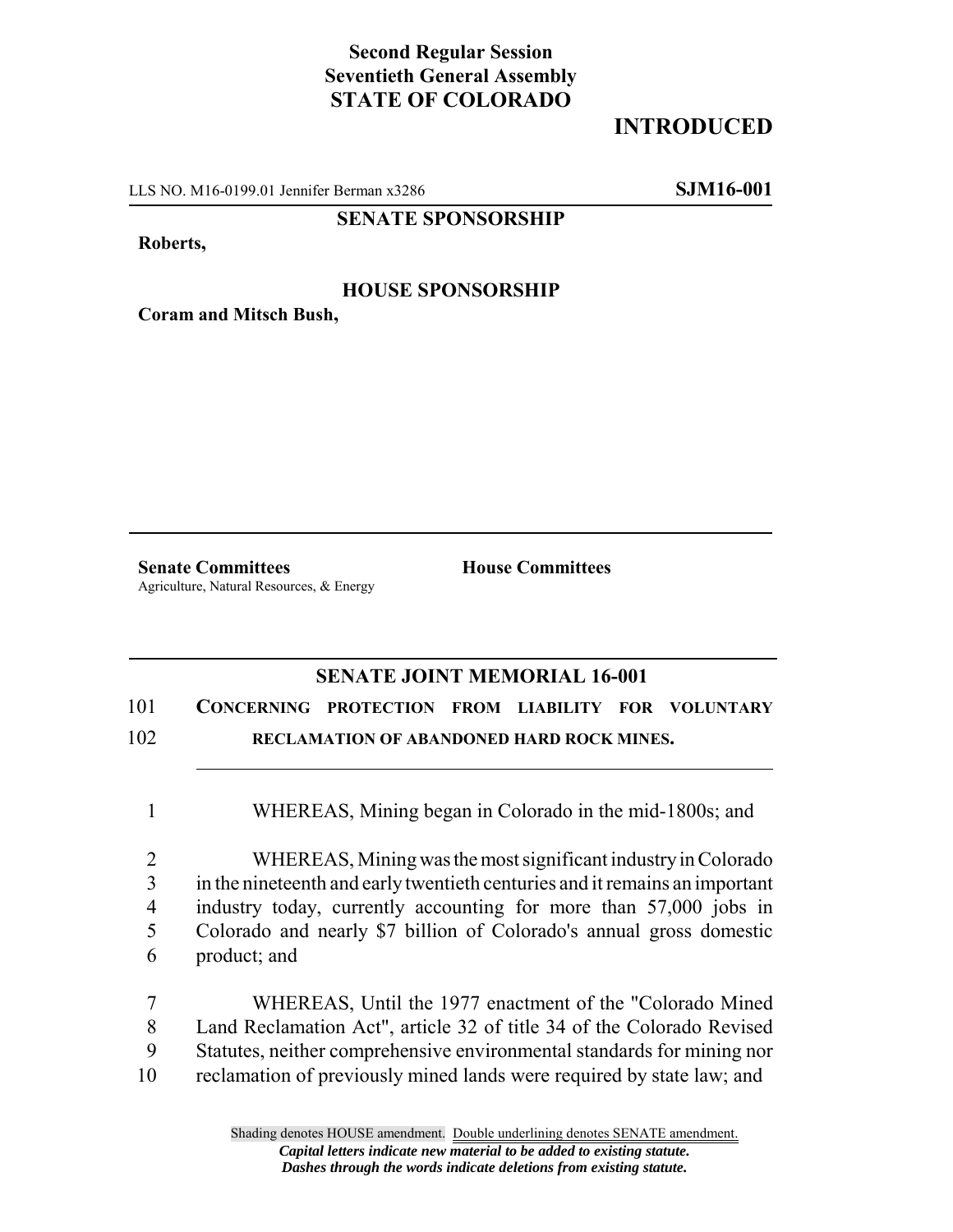- WHEREAS, Modern mines in Colorado have won state and national acclaim for outstanding reclamation and safety practices; and
- WHEREAS, Despite the stringent environmental regulations now in place for modern mines, abandoned hard rock mines that were closed before the regulations took effect and without the benefit of reclamation (abandoned hard rock mines) continue to threaten the public health, safety, and environment of Colorado; and
- WHEREAS, Acid mine drainage from the abandoned hard rock mines threatens to pollute nearby streams with heavy metals such as cadmium, manganese, aluminum, and zinc; and
- WHEREAS, According to the U.S. Environmental Protection Agency, it would cost \$35 billion or more to remediate the half-million abandoned hard rock mines in the United States; and
- WHEREAS, The Colorado Division of Reclamation, Mining and 15 Safety (DRMS) estimates that there are more than 22,000 abandoned hard rock mines across Colorado and that at least 500 of them are polluting streams; and
- WHEREAS, The Gold King Mine spill on August 5, 2015, discharged 3 million gallons of acid mine drainage from the abandoned Gold King Mine near Silverton, Colorado, into the Animas River. The contaminants turned the river a mustard yellow color and required the river to be temporarily closed for recreation, fishing, irrigation, and drinking water purposes; and
- WHEREAS, As of August 11, 2015, the Gold King Mine continued to spill 500 to 770 gallons of waste water per minute; and
- WHEREAS, While the DRMS has already made more than 6,000 abandoned hard rock mines safe in Colorado according to its web site, the Gold King Mine spill is sobering evidence that much more work needs to be done to remediate abandoned hard rock mines; and
- WHEREAS, Various nonprofit organizations, corporate entities, and communities with expertise in mine reclamation have expressed
- interest in helping to remediate abandoned hard rock mines; and